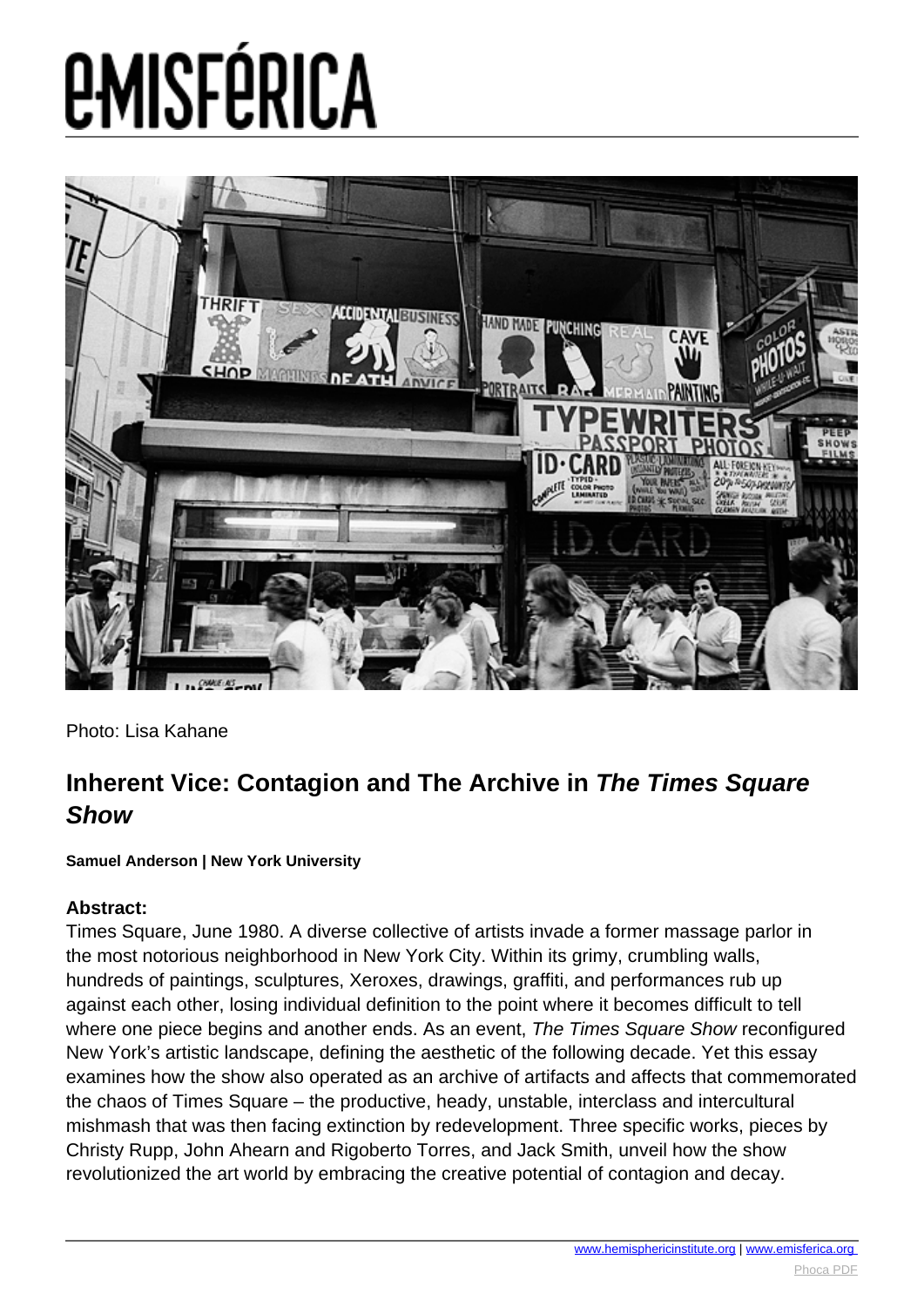#### **Introduction**

In early June 1980, the New York Times bemoaned mayor Ed Koch's decision to reject the 42nd Street Redevelopment Corporation's designs to transform Times Square into a shopping complex and theme park. "Many plans aimed at making Times Square something more than a breeding ground for prostitutes, pornographers and drug pushers have been announced over the years, only to fade without making a dent in the sleaze" (Goodwin 1980). Yet within a month, that pessimism had vanished, as the city took it upon itself to overhaul the beleaguered region. On June 27, Koch revealed his administration's own plans for a public redevelopment project, setting off a twenty-year campaign to clean up the streets, and aimed at restoring, in the words of Herbert J. Sturz, chairman of the New York City Planning Commission, "the ambiance that will make people want to come back." (Thomas 1980). Yet, contrary to the administration's depiction, Times Square was one of the most heavily trafficked spaces in New York City at that time, with up to 8,000 pedestrians per hour walking its streets (Riechl 1999: 62). This disconnect reflected a gap between the discourse of blight propagated by the government and developers and the complex realities on the ground of a diverse and highly populated region. Throughout its history as a liminal zone, Times Square has stood as "the battleground for a century-long struggle for dominance between three industries: real estate, the performing arts, and sex" (Chesluk 2008: 24). By 1980, the square's reputation as a zone of diversion and transgression had spiraled into a riot of competing factors: among them queer freedom, advertising overkill, cultural diversity, and brutal urban violence.

During the same month that the New York City government was charting the future of the neighborhood, those 8,000 hourly passers-by were being enticed to enter a dilapidated building at the south end of the square by a string of signs promising, among other attractions, a "thrift shop," "sex machines," "business advice," "real mermaid," and "accidental death." Throughout the month of June 1980, more than a hundred artists took over a deserted four-story massage parlor at the corner of West  $41<sup>st</sup>$  Street and  $7<sup>th</sup>$  Avenue, filling the building with a month-long glut of art and performance. The producing collective, Collaborative Projects, Inc. (Colab), a constantly shifting assortment of young artists from many disciplines, had scored successes with other communal art exhibitions, most notably the controversial The Real Estate Show six months earlier. But nothing compared to the scope and influence of The Times Square Show. The list of artists involved was a who's who of who would become the faces of New York art in the 1980s: Keith Harring, Jenny Holzer, David Hammons, Kiki Smith, Fab Five Freddy, Tom Otterness, Mimi Gross, Kenny Scharf, Jean-Michel Basquiat (showing as SAMO), to name a few. In a very real sense that transcended the attendant hyperbole, The Times Square Show transformed the New York art scene.

It did not go unnoticed. "…[T]he first consolidated efflorescence of punk in the visual arts" (ArtNews 1980: 213). "Some of the freshest art around came slouching off the streets… radiated genuine energy" (Levin 1980: 87). "…[A]n exhibition as ambitious as 1918's Armory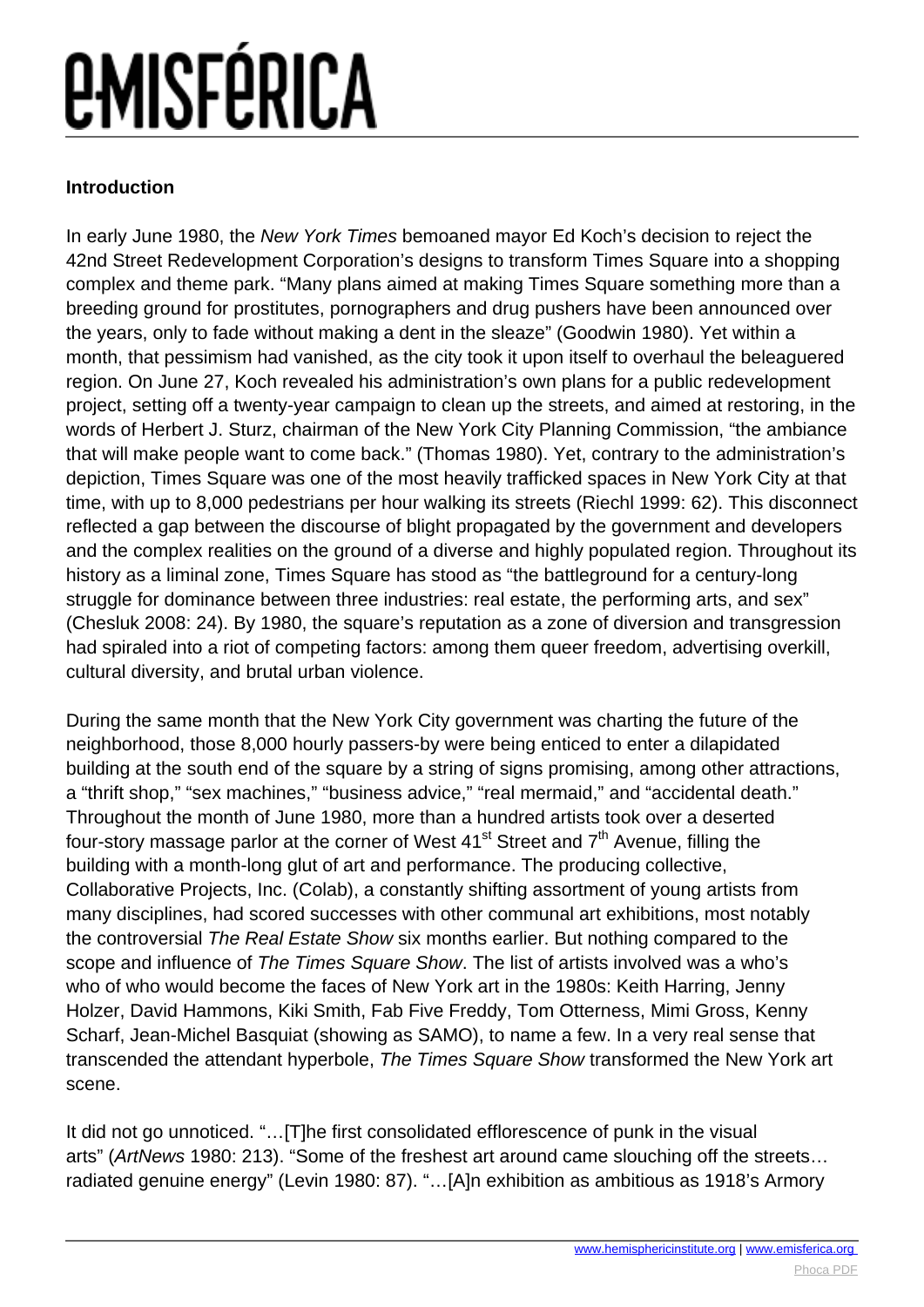show" (Goldstein 1980). Lucy Lippard's (admittedly highly ambivalent) review encapsulates the hype:

"[A] constantly changing panorama of esthetic neuroses; a performance and film festival; a throwback to the early '60s happenings-and-storefront syndrome; a sunny apotheosis of shady sexism; a cry of rage against current artworldiness and a ghastly glance at the future of art. It's also a lot of knives and guns and money and dirt and cocks and cunts and blood and gore." (Lippard 1980: 51)

The Times Square Show, as an event, made a decisive mark on the New York art scene. Yet The Times Square Show's singular impact, massive scale, and collective, anonymous marketing all overshadowed the nature of the individual elements that constituted the show. Viewing The Times Square Show as an event only reveals part of the picture. The Times Square Show made an equally revolutionary mark as an archive–a space and time in which a certain series of artifacts and their histories were, however briefly, collected and displayed.

In this sense, as shelters and catalogues of objects, all gallery shows are archives of a sort. Charles Merewether provides a particularly succinct definition of the archive as "a repository or ordered system of documents and records, both verbal and visual, that is the foundation from which history is written" (Merewether 2006: 10). Within this definition, any museum or art show can be viewed as an archive; the show's systemization, whether authorial, stylistic, or thematic, is an ordered system, and the works themselves are the documents. Art exhibitions, through publicly highlighting particular works, attempt to establish narratives that refine or redefine aesthetic histories; some, such as the 1913 Armory Show and The Times Square Show, have more lasting impact than others. More than a simple container, Paul Ricoeur reminds us that the archive is inextricably tied to preservation. "[P]utting documents produced by an institution (or its juridical equivalent) into archives has the goal of conserving or preserving them" (Ricoeur 1988: 116). This focus on the safeguarding of the institution is echoed in Diana Taylor's assertion that "the archival, from the beginning, sustains power" (D. Taylor 2003: 19), and suggests that the archive has a primarily politically conservative function.

But forms of power differ with each archive. The Times Square Show worked to sustain the chaotic affective power of Times Square, a power threatened by the city's plans for redevelopment. Jonathan Flatley defines affect as the relational and transformative connotation of emotion (Flatley 2008: 12), and defines mood as an affective atmosphere. "(I)t is through the changing of mood that we are most able to exert agency on our own singular and collective affective lives; and it is by way of mood that we can find or create the opportunity for collective political projects" (Flatley 2008: 20). Affect and mood are sources of transformative political power rarely acknowledged, though powerfully deployed, by mainstream archival tactics. In conventional archives, the layers of administrative authorization, the physical isolation, the gloves, and the silence serve a mood that perpetuates the authority of the institution's materials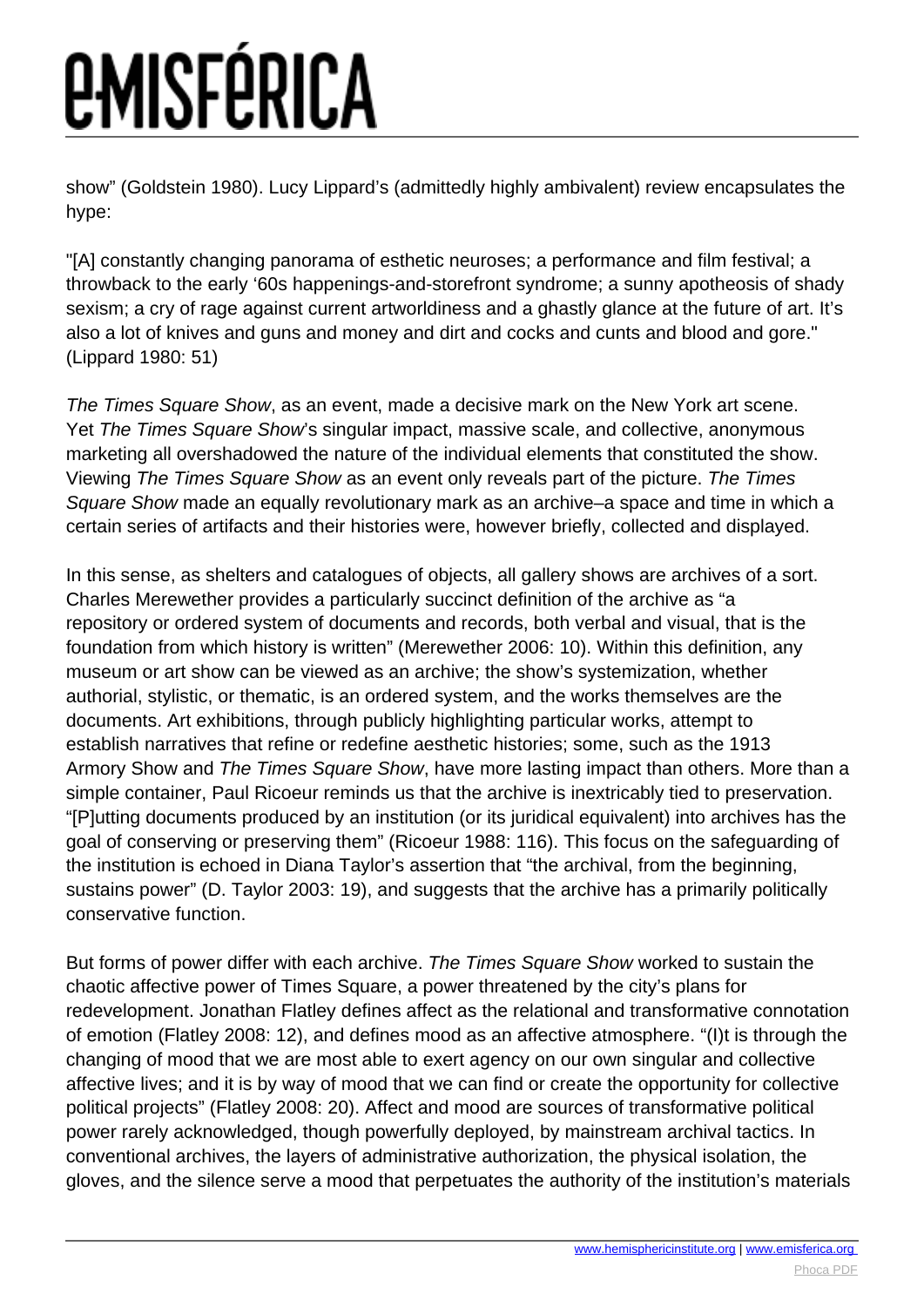by deploying a form of power both antiseptic and hierarchical.

In contrast, the affective atmosphere of Times Square in 1980 demanded risk, humility, and constant vigilance, but rewarded with energy, creativity, and opportunity. This was an affect wrapped in the unpredictable, the heterogeneous, and the dirty. To properly preserve it, The Times Square Show needed to embrace these dangerous qualities. Rather than a methodology of regulation, The Times Square Show chose a methodology of contagion.

Contagion is transmission, but of a particular sort. Contagion literally derives from the terms con-, "together," and tangere, "to touch," and thus entails some type of physical contact with a vector, whether person or object. What distinguishes contagion from other forms of body-to-body contact or communication is its insinuation of disease and contamination; contagion carries the threat of destruction both for the subject and for the vector by which the quality is passed. Contagion is body-to-body transmission of a quality that carries risk, either real or imagined, to the integrity of its carriers.

Affect, like contagion, is dependent on an object. Flatley reminds us that "(s)trictly speaking, affects (unlike moods, for example) are always experienced in relation to an object or objects. Indeed, affects need objects to come into being" (Flatley 2008: 16). While imaginary and conceptual objects are included in this equation, for art exhibitions like The Times Square Show, the objects in question are clearly primarily material; specifically physical artworks that produce affect. Yet a fundamental crisis arises in the conceptualization of an archive of affect when the experience of that affect risks the destruction of its object. For most archives, the preservation of the object is prioritized, accomplished through isolation and sacrificing considerable affective potential to distance, decontamination, and authority. The Times Square Show subverted this model by privileging preservation of affect, by means of contagion, even if that resulted in risk to the object.

Three specific examples serve to illustrate various modes of contagion The Times Square Show employed in reproducing the chaos of Times Square. Christy Rupp's Rat Patrol marks contagion across boundaries of sanitation and across public and private spaces. John Ahearn and Rigoberto Torres' South Bronx Hall of Fame destabilizes borders of territories, traditions and state hierarchies. Jack Smith's Exotic Landlordism of the World breaks down artistic disciplines, even going so far as to contaminate the nature of the event with the qualities of an object.

#### **1. Rat Patrol**

Few events better reveal the fragility inherent in the delicate balance of the urban ecosystem than a garbage workers' strike. Within a preposterously short period of time, the quality of city life is suffocated, overwhelmed by bags of decomposing refuse. Beyond the unavoidable aesthetic and olfactory damage, there is something philosophically excruciating when the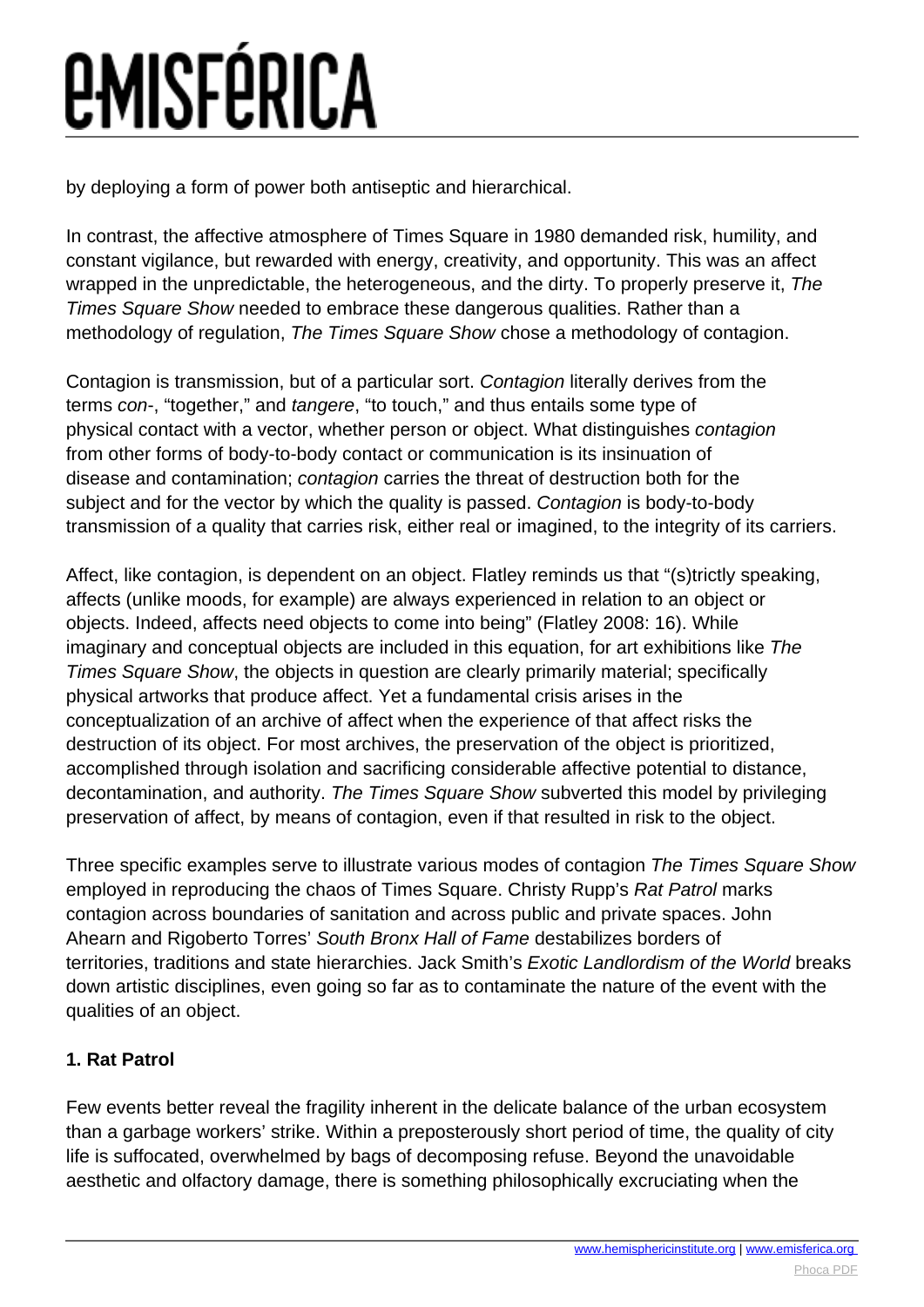metropolis is forced to confront its own abjection, when it is faced with a record of its own processes of decay, when accumulated and commingling rejects reassert their presence.

In May 1979, New York City faced a garbage emergency when an apartment workers' union went on strike. In a moment symbolic of the failure of the urban network, the city government was humiliated when a horde of rats attacked a downtown office worker on her way home from work. When the Health Department responded, it uncovered thirty-two tons of garbage and an estimated 4,000 rodents in the neighboring vacant lot. And as Douglas Crimp tells it:

"[T]hey also found something else, even more difficult to explain to the public. Pasted to the temporary wall barricading the vacant lot from the street were pictures of a huge, sinister attacking rat, reproductions of a photograph from the Health Department's own files." (Crimp 1984: 52)

The offset lithographic prints were a project by Crimp's neighbor, Christy Rupp, and with the event of the rat attack, the media discovered that the images were posted around garbage piles throughout the city, exposing and suspending the city's rodent residents in flaking black-and-white ink.

Rupp's Rat Patrol reappeared a year later, scurrying through the grimy halls and staircases of The Times Square Show. A chain of identical images of a rat large enough to fill a 7" x 16" sheet of paper, it stretched in single-file across the length of whatever wall it found itself on. Its unbounded and reproductive character reflected both the ubiquity of the species and the insidious presence of the vectors of contagion in the urban environment. Significantly, it lay along boundaries: staircases, water taps, baseboards. In this respect, it clearly tapped into the power Mary Douglas ascribes to dirt, or any "matter out of place" (Douglas 2002: 50).

"Order implies restriction; from all possible materials, a limited selection has been and from all possible relations a limited set has been used. So disorder by implication is unlimited. […] We recognize that it is destructive to existing patterns; also that it has potentiality. It symbolizes both danger and power." (Douglas 2002: 117)

Disorder is confronted at boundaries, since "[a]ny structure of ideas is vulnerable at its margins" (Douglas 2002: 150) and "[t]he danger which is risked by boundary transgression is power" (Douglas 2002: 199). Rat Patrol draws attention to this powerful decay of boundaries through its subject matter, its materiality as disposable reproduction, and in its broad dissemination throughout both the show and the city at large.

Rupp's Rat Patrol was one example of how the New York City, and particularly Times Square, diffused its influence into The Times Square Show from every front, breaking down the boundaries between indoor and outdoor, private and public spaces. Indeed, the show's very presence in Times Square immediately exposed it to an inherently contagious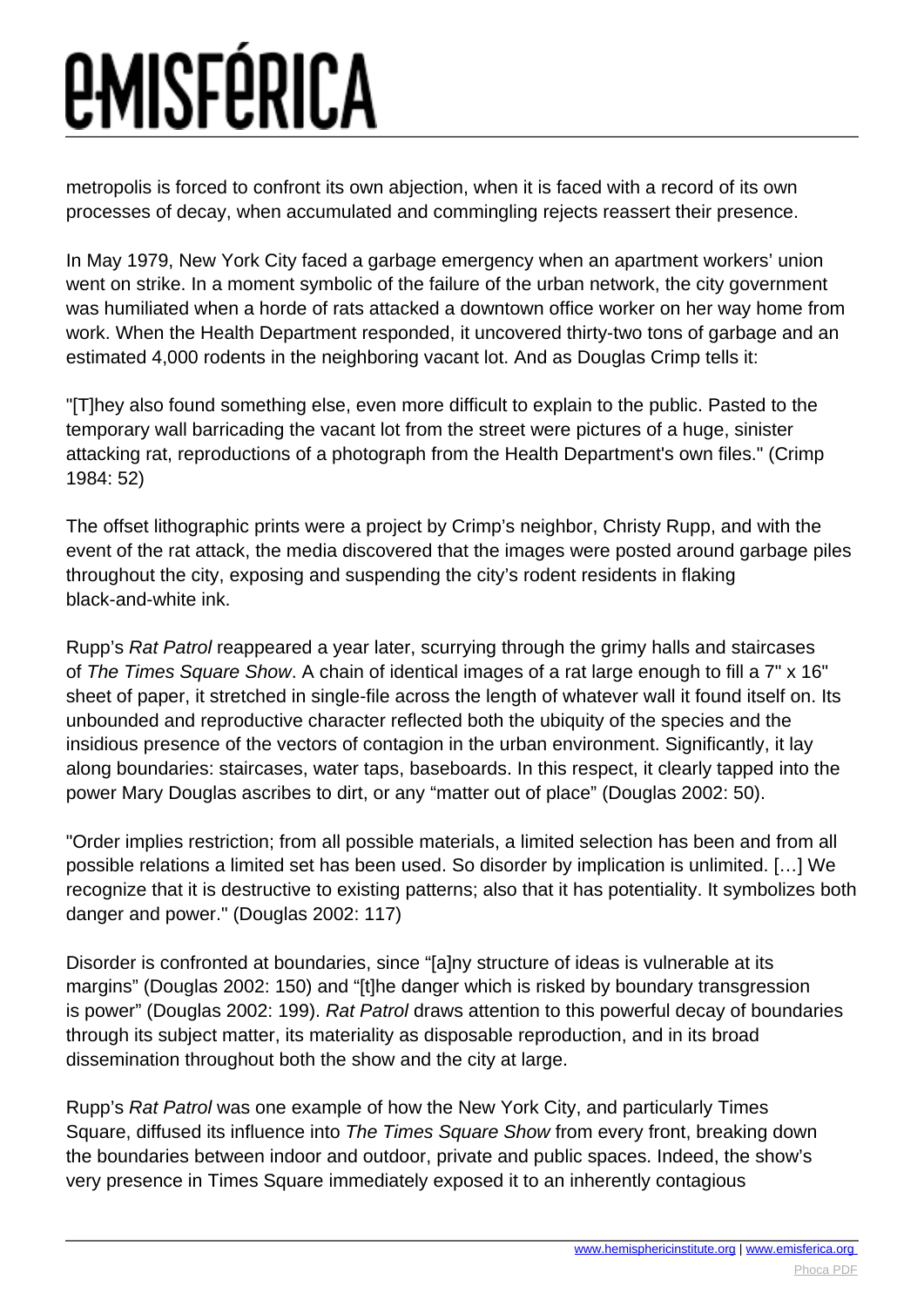environment. Joesph Roach's concept of the behavioral vortex, "a combination of built environment and performative habit that facilitated not simply the reproduction but also, according to circumstance and opportunity, the displacement of cultural transmission," (Roach 1996: 86) seems a particularly apt image for Times Square. This was a space that sucked people, communities, cultures, meanings, sights, sounds, and smells into a maelstrom of cultural affect that, at the end of the 1970s, had finally reached the city's breaking point, leading to the machinations of the 42<sup>nd</sup> Street Redevelopment Plan.

Yet, in the final throes of its voluptuary chaos, Times Square's particular blend of semiotic and transgressive excess was celebrated throughout The Times Square Show, apparent in the title of one of the theme galleries, the "Money, Love, and Death Room," as well as in subject matter that ran throughout most of the work.

"[The Times Square Show] was ostensibly about Times Square–that is about sex and money and violence and human degradation. It was also about artists banding together as pseudo-terrorists and identifying with the denizens of this chosen locale–envying them and imitating them at the same time as colonizing them, thus rebelling against the cleanliness and godlessness of the artworld institutions." (Lippard 1980: 52-3)

More important than any rational representation of the themes or politics in Times Square was The Times Square Show's affective integration of the anarchy and overload of Times Square itself. The powerful forces of sex, money, and violence spilled through the open doors and oozed up from the streets. The second floor windows were dislodged explicitly to let the chaos of Times Square into the space in an "Open Air Fashion Lounge" (Levin 1980: 87). Tom Otterness designed a series of titillating placards that both replicated and lampooned the sideshow-esque triple-X signage that ringed the square. Colab member Jane Dickson held a job designing the Square's electronic billboard and arranged to have the show advertised there through a series of giant animations depicting a game of three-card Monte. The result of this purposeful artistic confusion with the space was a real confusion among the spectators. During a theatre performance, a reviewer overheard a man at the ticket counter outside cry, "Is that a sex show? I want to see!" A man is caught masturbating in Eva Di Carlo's installation, Love Nest (Times Square Show narrative 1980).



Fig. 1: "Money, Love, and Death" room at The Times Square Show, 1980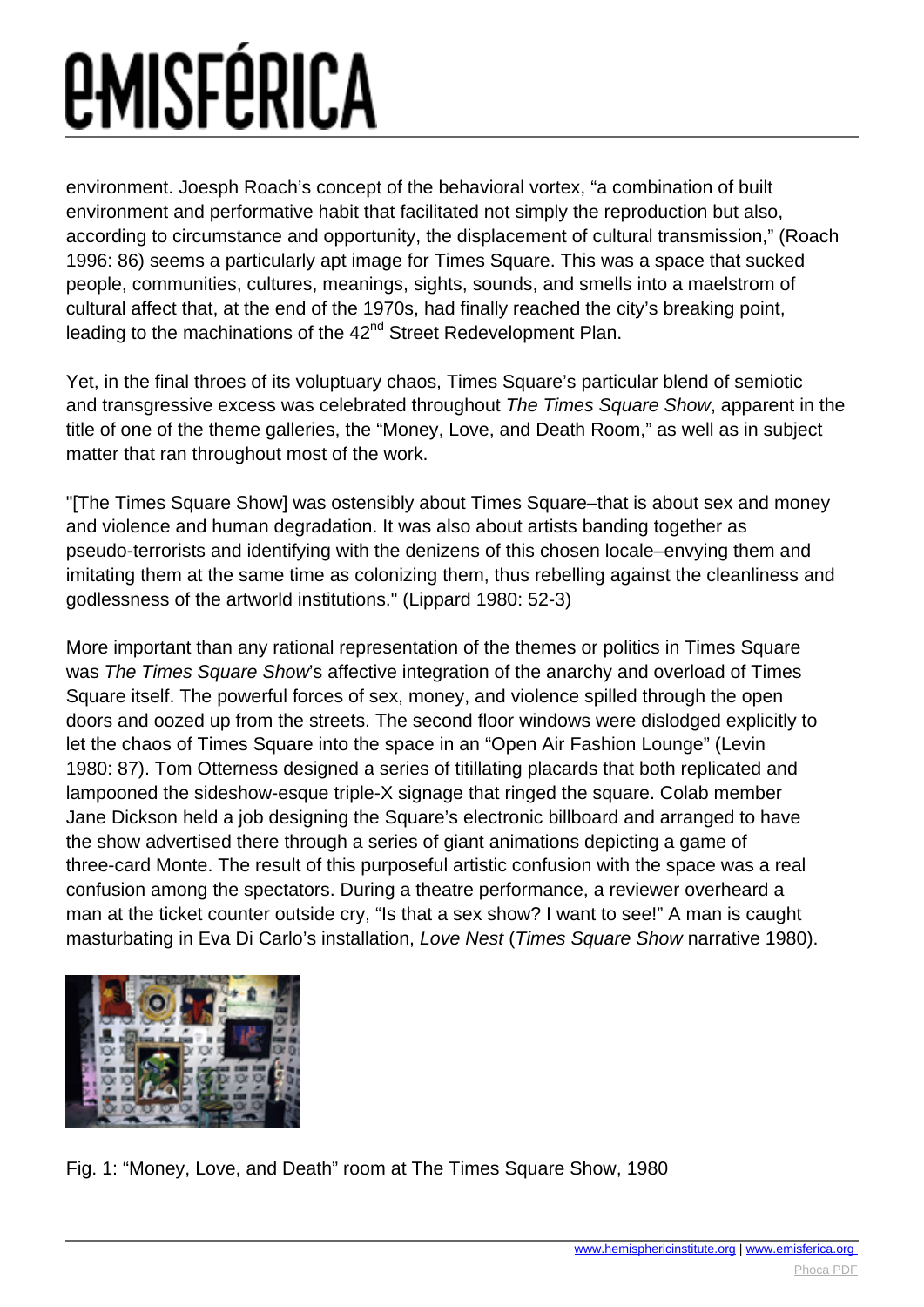Christy Rupp's Rat Patrol scurries beneath other works in the second floor gallery.

Photo: Andrea Callard

Underneath it all ran Rupp's Rat Patrol, lining the floorboards and staircases, occasionally achieving three dimensions in the form of life-size concrete statues huddled around drinking fountains and heating vents. The harsh, vicious black-and-white image of the snarling rat was somehow simultaneously exacerbated and tamed by its immobilization and multiplication. On their own, they could be read as a record of what is not seen, the frozen photographs of the hordes that normally lie in the shadows, making "visible during the day what went on at night," as Rupp herself puts it (Wye 1988: 86). By containing the Rat Patrol, The Times Square Show held a record of the particular events of the 1979 garbage strike, the broader dynamics of the urban ecosystem, and the disgust underpinning the urban project. But The Times Square Show didn't simply "contain" the Rat Patrol. It let it loose to crawl among the artworks, contaminating each with new connotation. Thus, in installations immortalized by Andrea Callard's photographs, Coleen Fitzgibbon and Robin Water's Gun, Dollar, Plate (installed wallpaper effectively indistinguishable from Rupp's rats) becomes charged with the threat of infestation, Tom Otterness' Man with Visible Insides harkens back to the violence and violation of 1979's vermin attack, and Richard Bosman's Three Blind Mice no longer seem quite so lonely.

#### **2. South Bronx Hall of Fame**

Rupp's rats weren't the only invisible city residents collected and made visible by The Times Square Show. In several rooms of the exhibition, most notably in the "Portrait Gallery," colorful plaster busts erupted from the walls, reproducing a wide cast of characters drawn from the streets. These were emissaries from The South Bronx Hall of Fame, life-casts executed by John Ahearns and Rigoberto Torres, depicting residents of their neighborhood.

The presence of denizens from the South Bronx marked something of a territorial breach. Though Times Square itself provided the most dramatic context for The Times Square Show , it's important to note that it was just one of many converging behavioral vortices. Geographic space was contained within The Times Square Show as a site of intermingling territories. The most important auxiliary zone was Downtown and its decades-long history as a harbor for alternative artists (see M. Taylor 2006), but the artists who claimed Downtown as their home were met by those from neighborhoods across the city. Among them, the South Bronx was and remains today the poorest region in New York City. There the images of blight and violence that circulated around Times Square were redoubled, but with none of the facade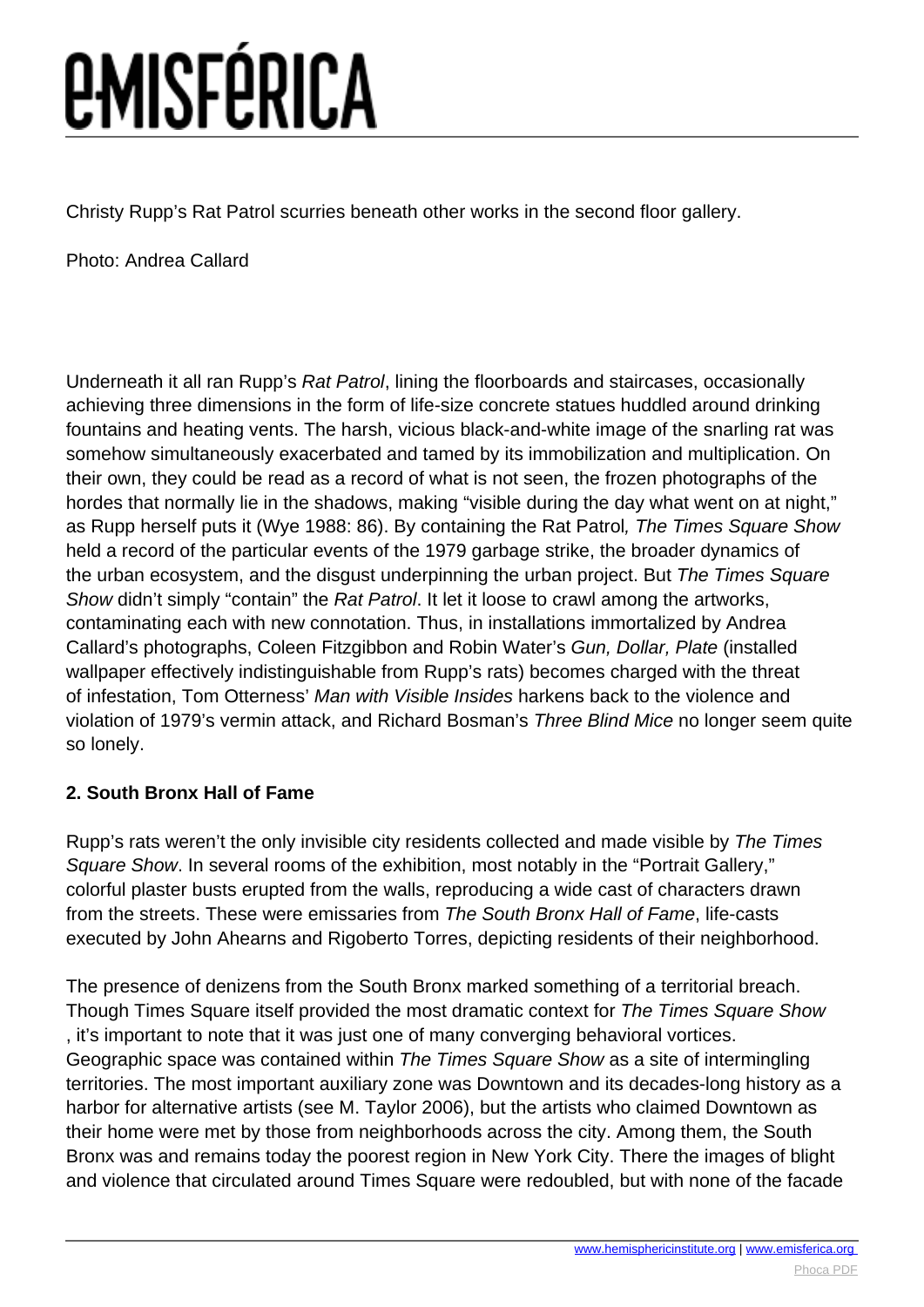of exuberant license. In 1978, Stephan Eins established the Fashion Moda gallery near the South Bronx's shopping center, beginning a micro-exodus from the saturated Downtown scene—an exodus largely consisting of politically oriented artists eager to engage disadvantaged communities. Ironically, these Downtown artists were frequently overshadowed by their collaborators from the Bronx, as Fashion Moda helped bring a particular new urban style to New York's attention, marked most notably by hip-hop and graffiti art.

The intermingling of territories naturally led to the interplay of traditions. John Ahearn was part of the Downtown scene until he joined Fashion Moda in 1978. His first exhibition there was a series of plaster face-casts of his Downtown artist friends, but after meeting Rigoberto Torres, a young Puerto Rican immigrant, he decided to move to Torres' block and collaborate on a series of castings of people in the South Bronx. The result was a kind of continuous collaboration rarely seen in the contemporary art world, particularly between Hispanic and Anglo-Americans, and this partnership was one of the few enduring manifestations of Fashion Moda's mission to inspire cooperation between Downtown and Bronx artists. These disparate backgrounds blended differing sculptural techniques. Ahearn had learned casting as an outgrowth of work in video, as a way to construct elaborate makeup effects for downtown filmmakers. Torres, on the other hand, came at the work through his uncle, who ran a religious statuary factory in the Bronx, manufacturing devotional saints for practitioners of Santéria (Delehanty 1991: 7). In this respect, their work represents a particular, rich, combined archive of technical knowledge.

Each bust is an archive not only of a person, a personality, a neighborhood, and a combined technique, but also of a unique event, the casting of the face itself. "The casting process happens in a very public way, a minor fiesta. The event usually occurs out on the sidewalk in front of friends, family, and neighbors. Everyone knows everyone else. The moment is loaded." (Zeitlin 1991: 18) As the local fame of Ahearns and Torres' project grew, the act of creating the work gained fame as well. It became a kind of rite of passage to surrender to the casting process, to submit to the clammy sludge of plaster, to risk a purposefully accumulated filth, to undergo the brief moment of suffocation in order to form one's own doppelganger. The casting procedure itself is a dramatic and public performance of accumulation, inscription, and contamination: the resultant sculpture is both literal metonym of the subject and figurative metonym of the moment. Both physicalized and risky, this process' mixed genealogy of craftsmanship celebrates a contagion much more explicitly constructive than that of disease and decay.

Yet it was this very same cultural contagion that was implicitly vilified by the Times Square redevelopment project. "The imagery of blight transformed the area's legacy of urban heterogeneity, public spectacle, and contact across race and class lines into a problem – pure negativity, providing nothing to the city other than the need for immediate, drastic solutions" (Chesluk 2008: 38). In planning documents produced by the Urban Development Corporation, no distinction is made between minorities visiting Times Square for legitimate purposes and the small percentage there to engage in illegal activities. Thus, the high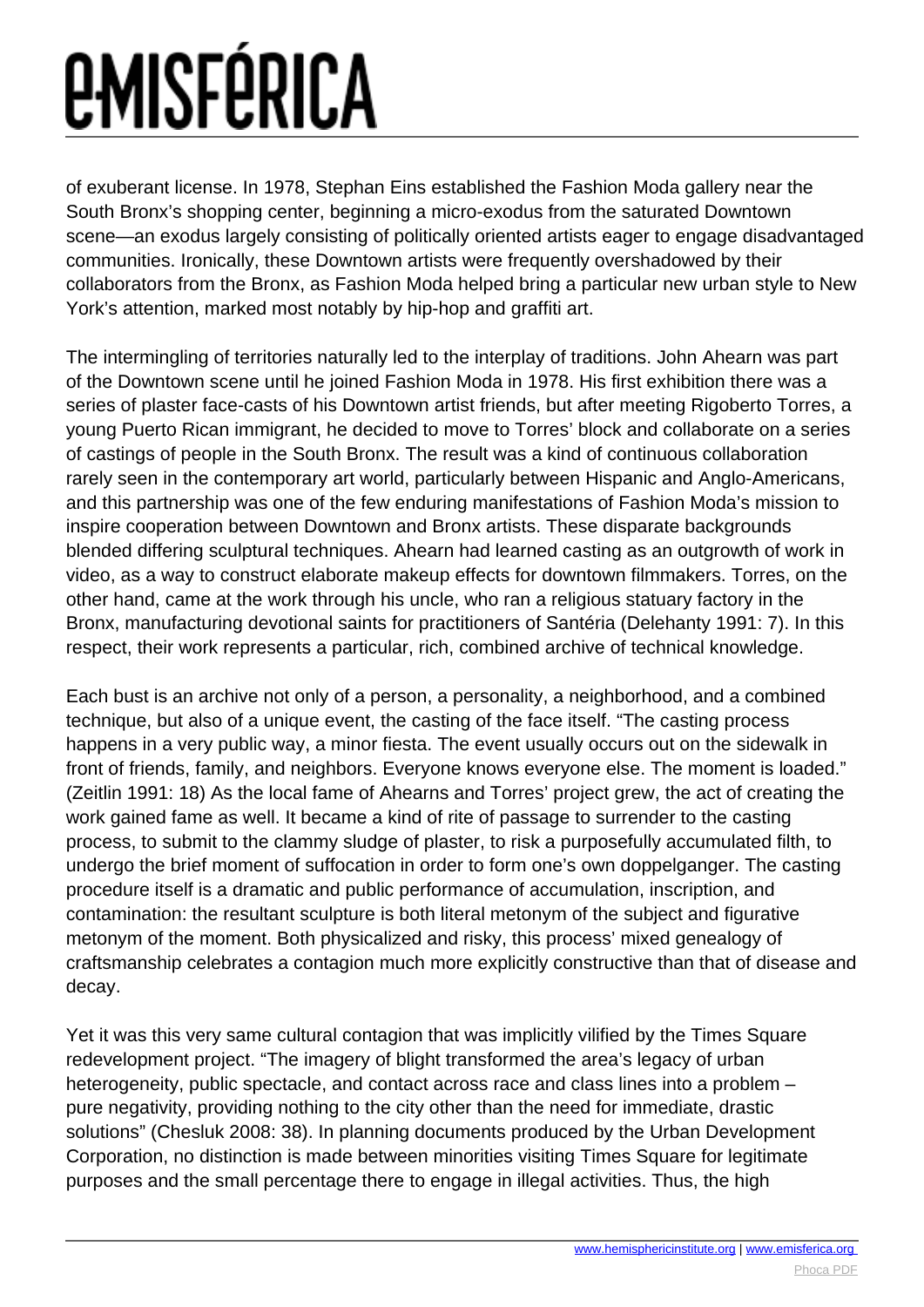percentage of racial and ethnic minorities was not "a valued element of diversity to be worked with in a positive way; instead, the population was defined as a negative feature that provided a justification for remaking the area" (Reichl 1999: 63). The rampant cultural exchange contained within Times Square was particularly vulnerable to a polemic of corruption and disease. This polemic was only amplified, particularly at the expense of the homosexual community, as the AIDS epidemic came to obsess public consciousness in the years after The Times Square Show. In his mourning for the kind of random cross-cultural contact that Times Square historically provided in spades, Samuel R. Delany descries the:

"[...] conservative, stabilizing discourse already in place that sees interclass contact as the source of pretty much everything dangerous, unsafe, or undesirable in the life of the country right now – from AIDS and "perversion" in all its forms, to the failures of education and neighborhood decay, to homelessness and urban violence." (Delany 1999: 164)

It is precisely this discourse of state-sponsored hierarchies that the South Bronx Hall of Fame project seeks to subvert. The title of the project is a direct response to the open-air Hall of Fame of Great Americans located on the Bronx Community College campus. Founded in 1900 by New York University before its campus relocated to downtown Manhattan, the Hall of Fame of Great Americans features busts of 98 famous Americans that were slowly accumulated through public elections every five years until funding ran dry in the mid-1970s. Only eleven of these busts are women, two are Jewish, and two are African-American. Now all but forgotten by the majority of the city's residents and visitors, this site's remains still speak to flagrant historical biases in the nation's self-image.

The exclusive realm of the Hall of Fame is not the only archive the South Bronx Hall of Fame subverts. Alan Sekula recognizes that portraiture, specifically in the photographic age, represents "a double system: a system of representation capable of functioning both honorifically and repressively" (Sekula 1986: 6). The honorific is represented by collections such as the Hall of Fame, historically exclusive of diversity. For large segments of the population, representation in the state's archive is limited to the repressive. In the most banal of cases, these are portraits on driver's licenses and passports, but for many, particularly undocumented immigrants, representation, if it exists at all, is in the flat, colorless frame of the police mugshot. The scope of state-sanctioned archival representations outlines

"[...] a shadow archive that encompasses an entire social terrain while positioning individuals within that terrain[...] The general, all-inclusive archive necessarily contains both the traces of the visible bodies of heroes, leaders, moral exemplars, celebrities, and those of the poor, the diseased, the insane, the criminal, the nonwhite, the female, and all other embodiments of the unworthy." (Sekula 1986: 10)

The South Bronx Hall of Fame attempts to destabilize both sides of this shadow archive, not only by implanting the "unworthy" within the honorific, but also by contaminating the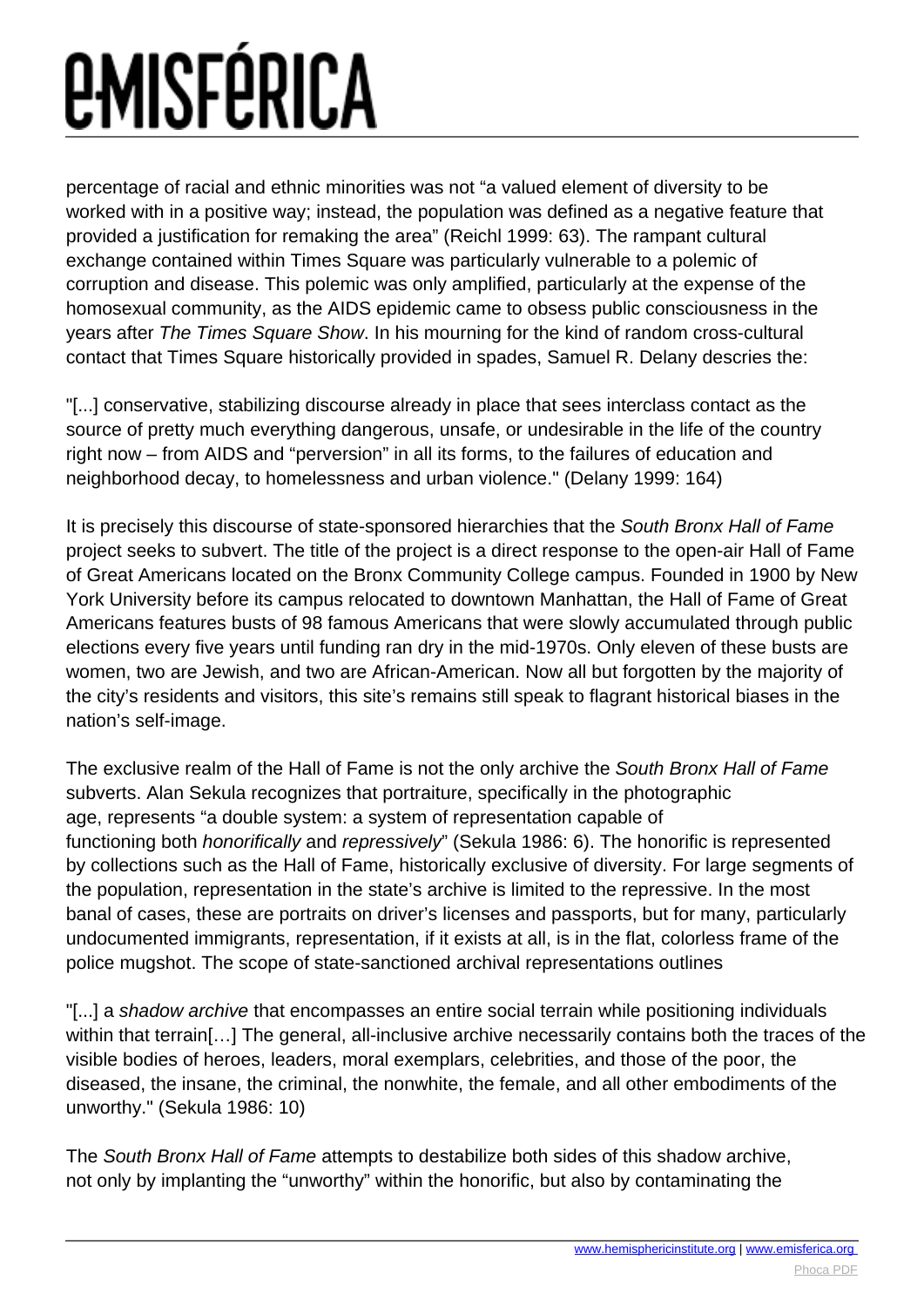repressive with diverse personalities, vivid color, and a third dimension. A more accurate cross-section of the urban population, the South Bronx Hall of Fame attempts to infect the archive with a more accurate conception of America's grandeur.

With the representatives of The South Bronx Hall of Fame, The Times Square Show contained the record of dozens of peoples, classes, and professions. These characters emerged from the walls not only in the proscribed "Portrait Gallery," but also along hallways and around the souvenir shop, in unpredictable spaces throughout the building. They mingled with other works, leaking personality into unexpected places, from the shy quiet of a couple in love, to the wary glance of a scarred teen, to the explosive grin of Torres' own bust. And while The Times Square Show contained a record of the exchange played out in each and every displayed casting, it also contained the event itself when, one night, Torres and Ahearn performed the casting of the night watchman (Zeitlin 1991: 20).

#### **3. Exotic Landlordism of the World**

This was just one of a plethora of performances and screenings that took place within The Times Square Show. The lobby of the building had a convenient preexisting stage—with mirrored panels to reflect its shady past—and a full schedule of events was advertised. Gary Indiana, Jim Jarmusch, and Alan Moore were among the performers and filmmakers whose work was presented every night of the month-long spectacle. But among the diverse band of performing artists, none could then boast a more enduring or bizarre legacy than Jack Smith, who presented a work called Exotic Landlordism of the World the nights of June 13 and 14.

By all accounts, *Exotic Landlordism* was typical of the Jack Smith model of performance, meaning it was anything but typical. Since 1965, Smith's performance work had accrued a passionate and eclectic following, inspiring figures such as Andy Warhol, Laurie Anderson, and Robert Wilson, and leading Richard Foreman to call him "the hidden source of practically everything that's of any interest in the so-called experimental theater today" (Carr 2008: 325). Smith's stage work was a muddy jumble of objects and accidents, a seemingly random assemblage of campy B-movie allusions, lewd gestures, absurdist imagery, audience members conscripted to act, and Smith's eclectic record collection. The Soho News review of Exotic Landlordism describes a typical sequence:

"Jack Smith lights a bunch of incense and his veil catches on fire. The belly dancer helps put it out. A guy wearing ripped pantyhose, binocular-shaped false boobs and leather boots falls down the steps to join them. Nothing really happens, just a lot of bumbling. Jack Smith smokes a pipe of dope or something, holds up an empty beer can, shakes it, strokes it (hoping for a genie?), picks up an overloaded extension cord and pronounces it "the Octopus of Atlantis." He asks "Sinbad" (the Brassiere Boy) to read a story—"Ali Baba and the 40 Thieves"—aloud from a children's picture book. The guy does so in a flat, fast monotone." (Shewey 1980)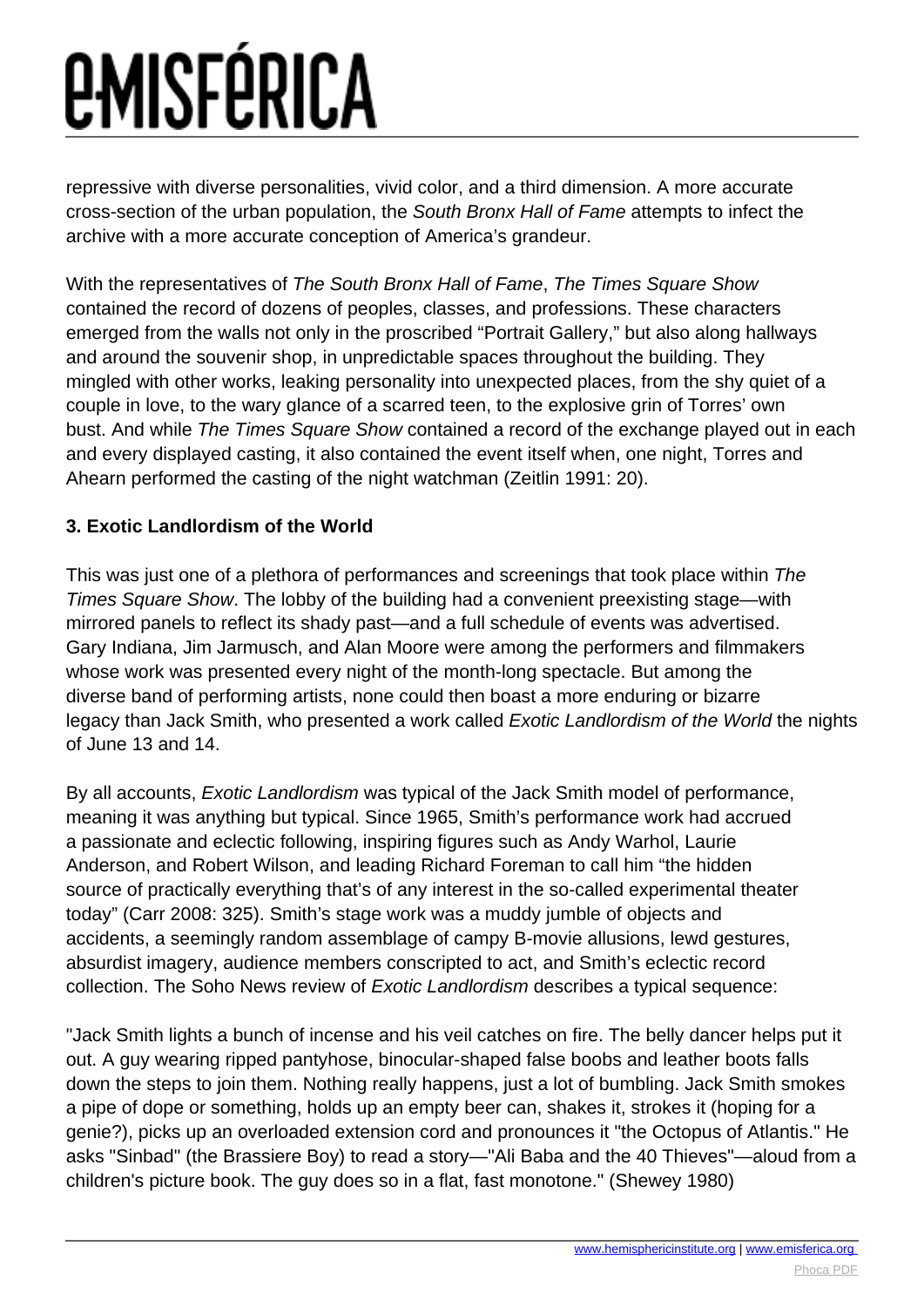Through all this "bumbling," Jack Smith's performances activated objects, reconfiguring their affective relationships with the audience and transforming them into events. Yet the event itself was simultaneously polluted with the qualities of the object—qualities including materiality, duration, and mutability. And it is the material presence of the event as a whole that allows us to consider it a vector for contagion.

Like rubbing Aladdin's lamp, introducing performance into The Times Square Show's constellation of archival objects undoubtedly unleashes a string of complications. Yet, to maintain this archival frame, it is critical to do so, lest the physicalized archive contributed by Exotic Landlordism and other performances is reduced to their prop lists. The problem of the performance in the archive is one of the particular epistemological crises of the field of performance studies—one that produces convincing assertions that performance itself, unlike the object, cannot be archived. Peggy Phelan declares that "[p]erformance's only life is in the present. Performance cannot be saved, recorded, documented, or otherwise participate in the circulation of representations of representations: once it does so, it becomes something other than performance" (Phelan 1993: 146). In this light, performance can never be archived as performance—only as a record of performance, a shadow of the lived experience. Diana Taylor's valuable contribution to this crisis is the concept of the repertoire, systems of "embodied practice/knowledge" (D. Taylor 2003: 19) that are the means by which performance is preserved through reiteration, ritual, internalization, and other processes. The repertoire is an extremely valuable concept, and one that is applicable to many aspects of Smith's work. Yet by privileging repetition and body-to-body transmission, it focuses attention on the immaterial relationships between successive performances, perhaps at the expense of the immediate physical substance of the performance itself. If, as Stanley Eveling has asserted, "an object is a slow event" (quoted in Kirshenblatt-Gimblett 2004: 59), then perhaps an event can be thought of as a fast object. If thinking of an object as a slow event allows us to experience its temporality, then thinking of an event as a fast object reminds us of the event's materiality.

Jack Smith's performances are especially ripe realms for considering the event-made-object. One of the most significant reasons is the specific materiality of the objects he brought into play during the course of his performances. His early works set the stage for the types of items he collected. For example, from 1970 until 1972, Smith mounted spectacles regularly in his loft dubbed "The Plaster Foundation," and in this two-level space, he began accumulating a dramatic array of detritus.

Included were empty bottles and tin cans, old magazines and fallen pieces of plaster, a toilet, crutches, a number of commercial signs ("Free All Day," "U.S. Gypsum"), a large heart-shaped candy box and several dried-out Christmas trees, feathers and streamers, a rubber dinosaur, a teddy bear, various dolls and parts of mannequins. (Hoberman 1979: 6)

In these performances, the audience was required to visually (as well as physically) negotiate a maze of ephemera, while the performers "buried and exhumed various artifacts"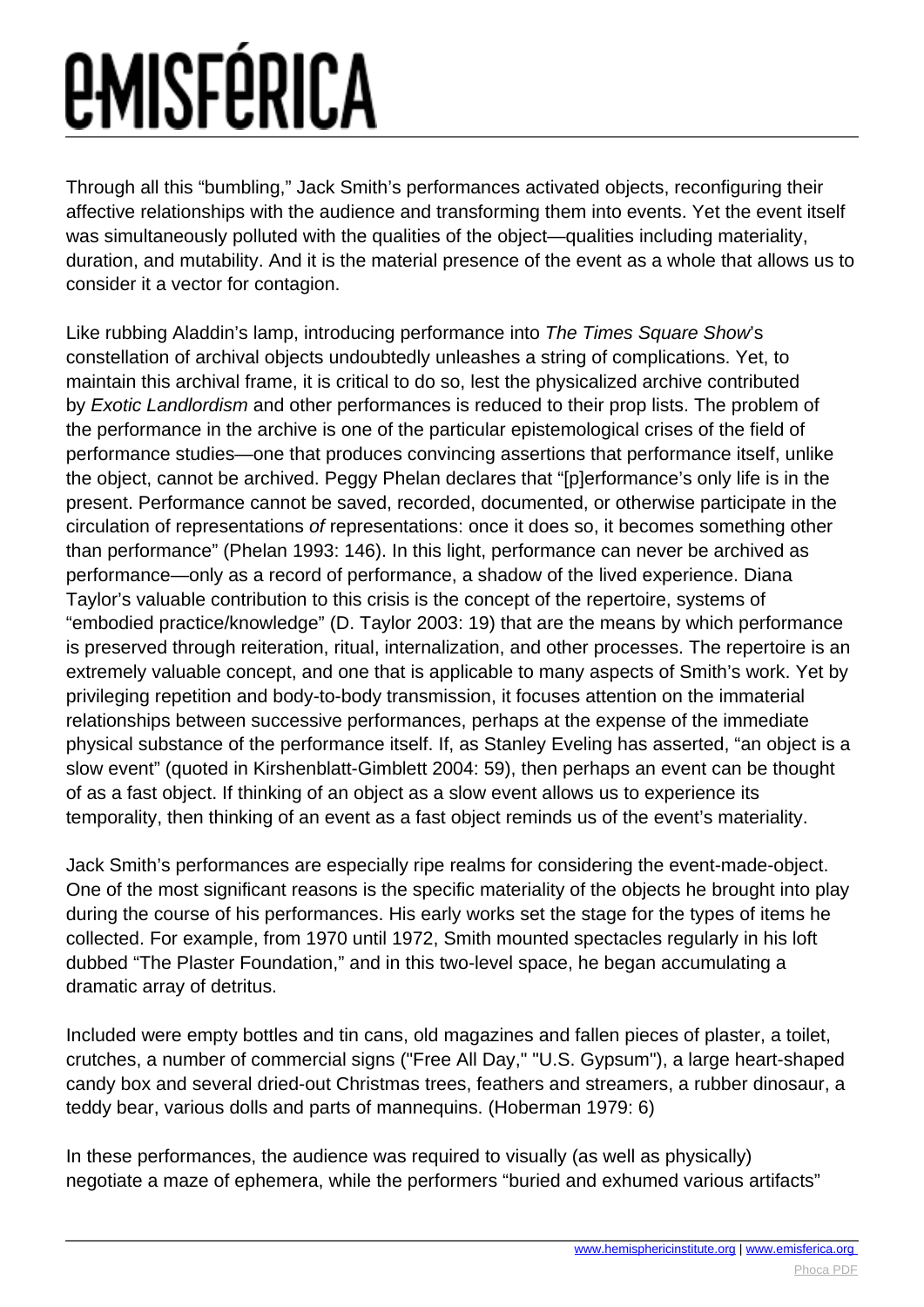(Hoberman 1979: 6). Both the action and perception of these performances were profoundly shaped by the forms and textures of the apparently random objects with which Smith littered the stage, infecting them with a sense of accrued materiality all their own. Like Rupp's Rat Patrol, these objects were models of decay, though for Smith they were much less morally ambiguous. Nayland Blake pinpoints Smith's loyalties when he notes that "rot is presented as a desirable state, a condition in which boundaries break down and rebirth becomes possible. Rot is contrasted in Smith's work with encrustation, a process he continually derides, linking it to plaster, falseness, icing, sugar" (Blake 1997: 173). Smith's use of decaying objects corroded both the objects' permanence and the event's ephemerality, introducing contaminating physical presences into the performance event.

Materiality also infected time in Smith's radical use of duration both in and around his spectacles. Showing up to Exotic Landlordism's Saturday performance, Blake fell victim to Smith's extremist exploitation of his audience's patience. After waiting for an hour, "[h]aving had no previous experience with Jack's audience 'winnowing,' I finally gave up, baffled, and went home" (Blake 1997: 173). Smith's pieces were studies in endurance both before and during the performance itself. Richard Foreman describes watching Smith perform as watching "human behavior turn into granular stasis, in which every moment of being seemed, somehow, to contain the seed of unthinkable possibility" (Foreman 1997: 26). Foreman goes on to quote Smith advising Robert Wilson, a director not known for his alacrity: "it has to be… sadder, Bob, it's not saaad enough… make it… slow.. er, much slower… er, just much slow… er" (Foreman 1997: 26). In Smith's work, slowness' sadness is exactly that recognition of decay that is unveiled by the extension of duration, and for Smith, this decay is expressly material. The extended and unpredictable temporality of Smith's performances prolonged contact, and with it, opportunities for contagion.

A final element of materiality in Jack Smith's performances, and perhaps its most revolutionary, was his use of film. Smith gained his notoriety with the irreverent underground film classic, 1962's Flaming Creatures, a film whose frank nudity and bemusing pornography were censored practically everywhere it screened. After Flaming Creatures, Smith continued to make films, however they were increasingly incorporated into his performance work as projected images. During these performances, he recut the film live, presenting random and chaotic sequences out of his archive of surrealist images:

He used tape splices. Sometimes the tape was conventional film splicing tape, most of the time it was cheap masking tape, paper tapes, even duct tape. The bits of tape were just large enough to hold the film strips together, and small enough to pass through the projector gate. The visual result of this method was astonishing. The splices were visible, of course, but the material was re-woven into a new tapestry of visual excess with each screening. One hour of film material, in this way, could be transformed into a three-hour film experience. (Tartaglia 1997: 209)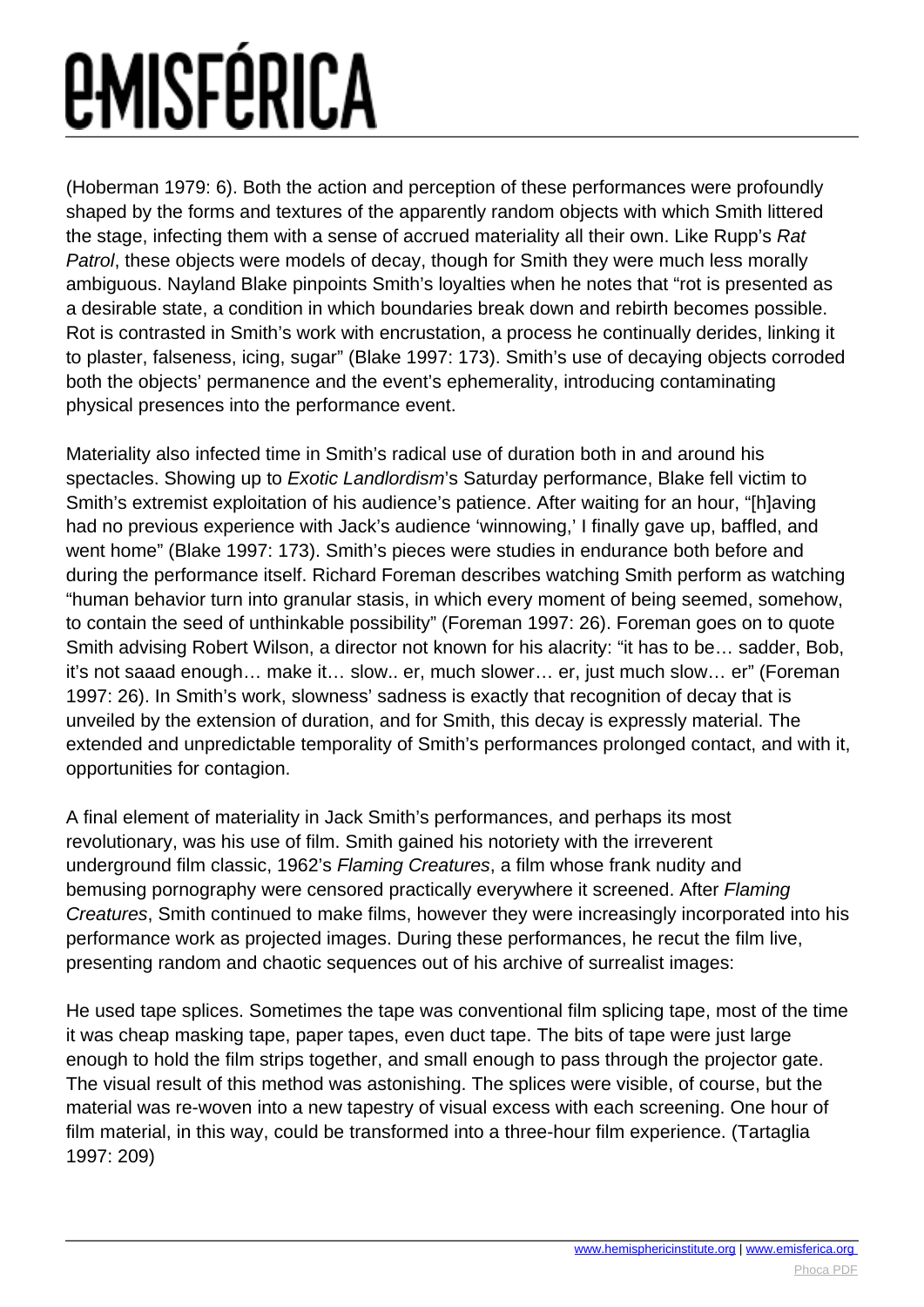Film is perhaps the perfect figure of the event-made-object, time that is congealed onto a filmstrip. Jack Smith's onstage tinkering with the composition of the film itself drew attention to the materiality of the celluloid moment, and demonstrated the myriad techniques that time can be handled, shuffled, scraped, juggled, and cut.

If Jack Smith's work destabilizes the border between object and event, all other categories begin to break down. Qualities jump from discipline to discipline; theatre takes on the texture of collage, the pace of sculpture, the splintering of film. As the features of its constituent elements spread and merge, it becomes difficult to define Exotic Landlordism, and, beyond that, The Times Square Show as a whole. Is it an event or an object? A long instant or a short era? A space or an activity or an exchange? Just as distinctions between the specific artworks on display and the genres they represent begin to evaporate, distinctions between basic ontological concepts dissolve in the chaotic play of objects housed in a four-story massage parlor. This was the particular, disorienting contamination of power wielded within the bounds of The Times Square Show. Not only materials, but genres, categories, sensibilities, even whole realities met, merged, and infected each other with the tumultuous interplay of their qualities, their meanings, and their histories.

#### **Conclusion**

During the month before the opening of The Times Square Show, amidst the ongoing Iranian hostage crisis, a surging Cuban and Haitian refugee emergency, the dramatic explosion of Mount St. Helens, and Reagan's clinching of the Republican nomination to the presidency, the New York Times front page ran a remarkable series of articles as three successive records for art sales at auction were smashed. First, on May 12, 40 paintings from the Garbisch collection sold for \$14.8 million at Sotheby's. Then 10 paintings from the collection of Henry Ford II sold for a total of \$18.3 million at Christie's on May 13. On May 29, J.M.W. Turner's Juliet and Her Nurse (1836) sold for \$6.4 million, the most ever paid for a single painting until that time (Rief 1980).

These events were extreme outbreaks of Arjun Appadurai's "tournament of value." Building from Baudrilliard's vehement analysis of the art auction, Appadurai conceives of tournaments of value as:

"[...] complex periodic events that are removed in some culturally well-defined way from the routines of economic life. Participation in them is likely to be both a privilege of those in power and an instrument of status contests between them. The currency of such tournaments is also likely to be set apart through well understood cultural diacritics. Finally, what is at issue in such tournaments is not just status, rank, fame, or reputation of actors, but the disposition of the central tokens of value in the society in question." (Appadurai 1986: 21)

What is critical on every level of this definition is the principle of separation as tactic of valuation.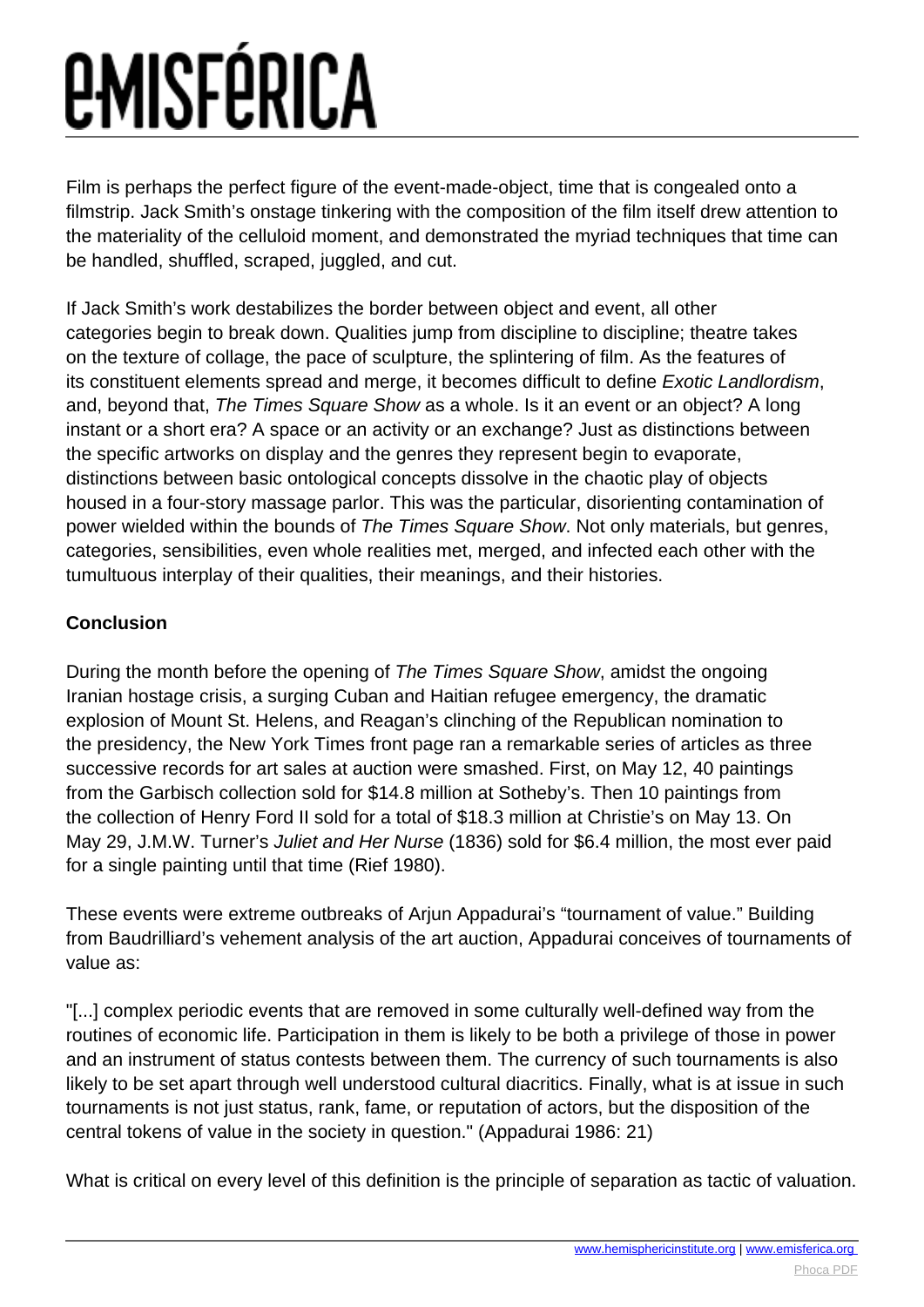Even outside the competitive hotbox of events such as an art auction, the principle of separation-as-value is reproduced in the methodology of a typical gallery installation, where art objects are theoretically placed far enough apart to command individual attention. It is also clear in the methodology of a typical archive, where objects and records are separated and boxed in the name of order and preservation.

This principle of isolation in galleries, museums, and archives seeks to maintain Walter Benjamin's "aura of the work of art." Loosely defined, an artwork's aura consists of the indivisible and individual qualities of its authenticity, its testimony, and its authority (Benjamin 1968: 221) and is dependent on the artwork's distance (Benjamin 1968: 223). The aura of a work of art is thus precisely that affect of distance conventional archives seek to preserve, an authority that rests in the object's remoteness. Yet while Benjamin's essay examines the decay of this aura in the modern era, he glosses over the artwork's aura of decay. Even when not as explicit as in Rat Patrol or Jack Smith's performances, all artwork takes power from its process of decomposition. As Mary Douglas elucidates, the creation of all forms of order–Benjamin's authenticity, testimony, and distance among them–is a cyclical process of differentiation into dissolution (Douglas 2002: 197-8). For Douglas, the power in any system of organization is generated from the oppositional pressure of its disintegration, like the upward force generated from the downward pump of a pedal. The power of any work of art is thus inextricably wrapped in its potential for dissolution, its continuous and losing battle for permanence.

The complicated science of archival preservation seeks to eliminate the evidence of this decay, a corrosion exacerbated by contemporary art practice.

"Some contemporary art is doomed to disintegrate because of poor media selection or material incompatibility. Conservators call this "inherent vice." Self-destruction can come from under-engineering or material interaction, as when one metal corrodes in contact with another through galvanic oxidation. Widening the scope of art media in the twentieth century led to material experiments that sometimes failed. In acquiring works with unstable "found" objects, synthesized modern polymers, and other new technologies, museum collections shifted from the predictable to the unknown." (Wharton 2006: 166)

In the course of this disintegration, the effluence of one object might infect another, increasing the rate of its breakdown. This is the dark and insidious underside of Benjamin's aura, the foul fumes that emanate from every testifying object. Yet as The Times Square Show demonstrates, it is a contagion that is as creative as it is destructive.

What the participants in The Times Square Show discovered was that rather than devaluing the artworks, the process of breaking down boundaries and allowing contamination to run its course significantly increased the cumulative value of the show. This sentiment is seen in the responses of their contemporaries: "…[T]he first major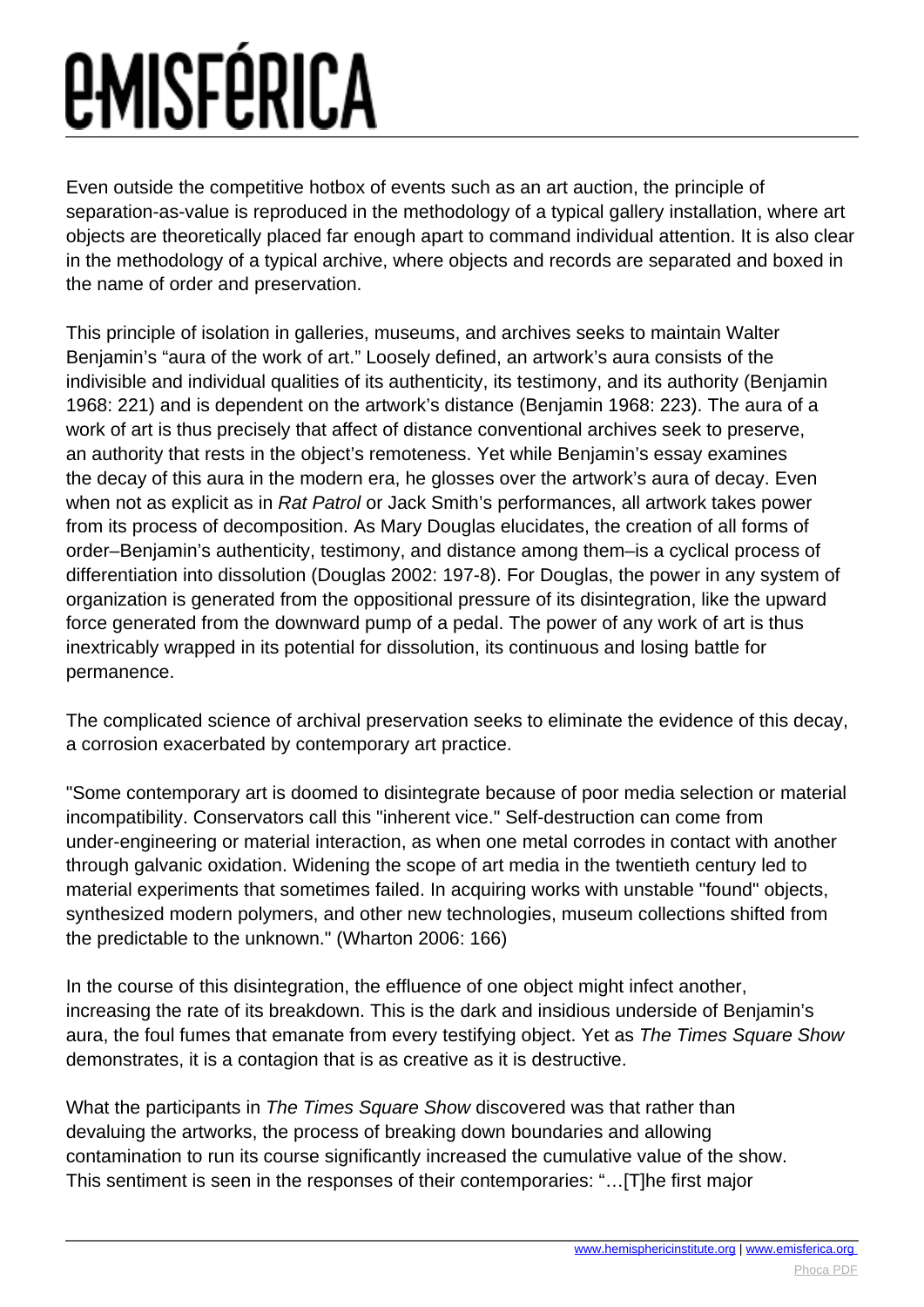exhibition of radical art in the '80s, not because of individual pieces but because the way they work together announces the emergence of a new aesthetic…" (Goldstein 1980) "While the energy of the whole heady mixture was a much-needed antidote to the mechanical novelty of today's art world, I didn't admire the contents of TTSS as much as I enjoyed them" (Lippard 1980: 53). "Admittedly much of the work seen alone or spotlit in a conventional gallery space just would not hold up. However all of these projects crammed into this dilapidated building made for a powerful experience" (Art News 1980: 213). Joe Lewis, one of the show's organizers, is quoted as saying, "Rather than one person's consciousness, it's directed toward a mass esthetic. If you isolated it, most of the work is pretty academic" (Levin 1980: 89). Even in its time and place, the work on display was, on its own, not necessarily innovative. Even the pieces referenced in this study hardly stand up to exacting critique as individual works. Their aesthetic, social, and political power only truly arises when they are considered within larger networks or series (i.e. the South Bronx Hall of Fame project as a whole), and, of course, in the context of The Times Square Show.

Silvan Tomkins' theory of value is "that for human subjects, value is any object of human affect. Whatever one is excited by, enjoys, fears, hates, is ashamed of, is contemptuous of, or is distressed by is an object of value, positive or negative" (Tomkins 1995: 68). If the value of an object is dependent on affect, and affect is dependent on contact, it would appear that the isolationist practices of the conventional art economy severely curtail the value of archival or artistic objects. In fact, they limit potential relations with art to affects based in privilege and value based on rarity. The Times Square Show in many ways represented the polar opposite of this "tournament of value" mentality. To be sure, works were for sale, and money was one of the primary aesthetic themes–the show had a souvenir shop with collectible figurines after all. But The Times Square Show was as much a parody of the art world as a participant. Unlike the smooth machinery that props up exclusive auction houses like Christie's and Sotheby's, Colab was an unstable organization that as little as two months before the opening of The Times Square Show was in danger of imploding due to internal conflicts involving grant dispersals, the high cost of video equipment for their public access cable programs, and a controversy surrounding Tom Otterness's "Shot Dog Film" that almost sank their NEA funding. Yet, the team managed to coalesce around The Times Square Show, and while the motivations for this disparate bunch of artists were by no means unified, The Times Square Show brought them into an intimate contact where their divergent artworks and philosophies lost individual distinction.

The result was an unexpected reversal of the "tournament of value": an event that celebrated the collective over the competitive, the indistinguishable over the distinct, vice over value. And more than simply upending the dominant hierarchies of American art exchange. The Times Square Show initiated a culturally significant intervention on its own terms. In exposing the affect of urban disorder and decay, it was as potent as a garbage strike, yet the communal frame of ludic art brought this revelation into the realm of play and possibility.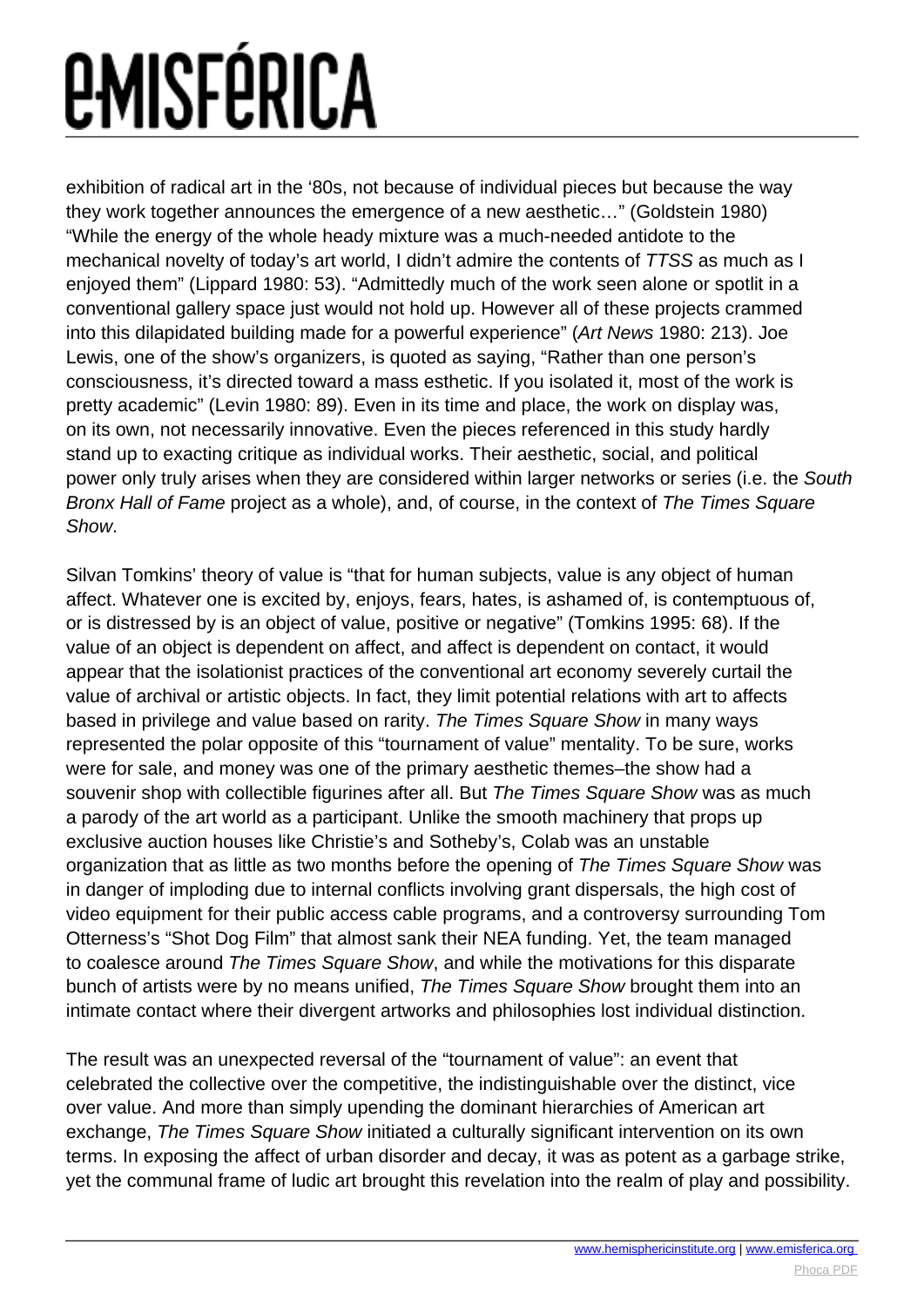Of course, it couldn't last. Artists in the show were snapped up by gallery owners, their pieces re-inscribed and delimited in order to return as gladiators in established tournaments of value, and the twisted contradictions of 1980s New York art were born. But for one month, an abandoned four-story massage parlor briefly became an electrifying space of "human complexity, theatres of love and death, invention and phenomena, a gift shop of original objects, daring performance, comic relief, arcades of fiction, and halls of art from the future–all beyond the horizon of your imagination" (Times Square Show press release 1980).

#### **Epilogue**

Almost thirty years later, the Times Square improvement projects have largely run their course. The Square has been cleaned up. Nearly all the peep shows and porn shops have been banished to the area around the Port Authority Bus Terminal. In their place rest a host of chain shops and restaurants. A sleek glass high-rise now stands where The Times Square Show's massage parlor once lay. A Red Lobster restaurant occupies its ground floor.

Yet in spite of its domestication, Times Square still possesses a sense of absurdity and possibility. In the semiotic overload of commercial development, the delirious weight of the American capitalist project still bears down on the square. In a sense, this mass of advertising is oppressive, but there are other fashions of experiencing it. As Brian Chesluk eloquently puts it,

"What on a theoretical level seems like precisely the most demoralizing and exploitative kind of place—a streetscape defined by powerful imagemakers imploring and ordering us to soak up their ads and desire their goods—is experienced as something quite different, a place where ordinary people are exalted by the light and motion that these corporations focus on our streets and our lives. We feel that Times Square is there for us—and, of course, it is." (Chesluk 2008: 192)

There remains a tournament of vice and a festival of value in the commingling displays that play—in all that term's definitions—across the screens that ring Times Square. Candy, beer, cars, cartoons, underwear models, bank logos, and Will Smith all rub up against each other, their boundaries losing coherence, their cross-contamination unleashing unforeseen messages and unexpected assemblages.

Samuel M. Anderson is a PhD candidate in Culture and Performance at UCLA. His research focuses on themes of transformation in cultural practices, sub- and countercultural politics and aesthetics, and points of contact between traditional arts and the avant-garde. He has studied ritual and aesthetic performance extensively in South and Southeast Asia, and recently returned from twenty months in West Africa on a Fulbright grant, where he studied masked dance performances in Burkina Faso and neighboring countries. He holds an MA in performance studies from New York University, and BA in anthropology and drama from the University of Washington, Seattle. Special Thanks to Andrea Callard and Marvin Taylor for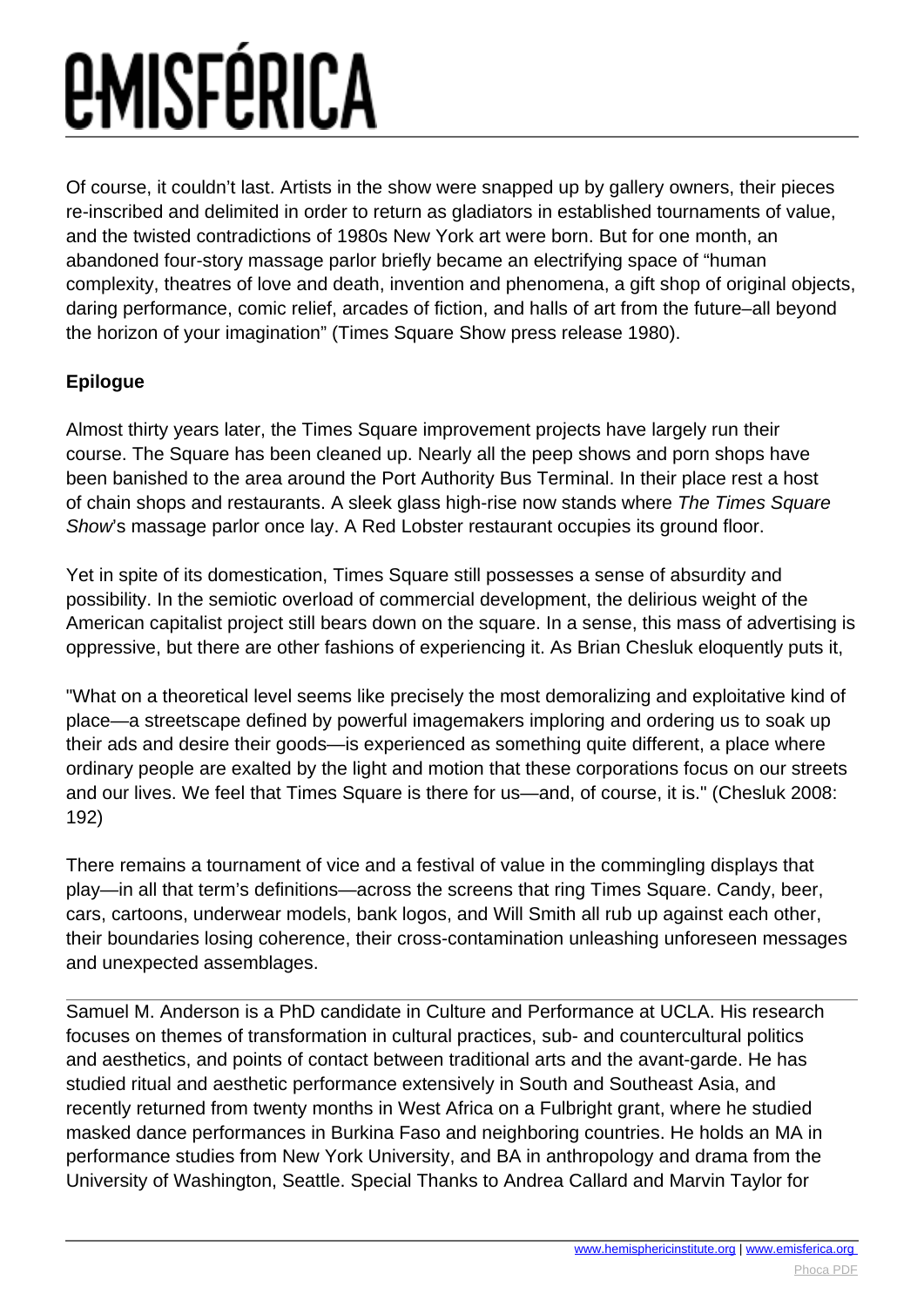access to The Times Square Show archival materials, and to Tavia Nyong'o and the participants in NYU's Fall 2008 course Performance in/and the Archive for their help in conceptualizing this paper.

#### **Works Cited:**

Appadurai, Arjun. 1986. Introduction: commodities and the politics of value. In The Social Life of Things, edited by Arjun Appadurai, 3-63. Cambridge: Cambridge University Press.

Art News. 1980. New York Reviews. October.

Benjamin, Walter. 1968 [1936]. The work of art in the age of mechanical reproduction. In Illuminations, edited by Hannah Arendt, 217-252. New York: Schocken Books.

Blake, Nayland. 1997. The Message from Atlantis. In Jack Smith, Flaming Creature: His Amazing Life and Times, edited by Edward Leffingwell, Carole Kismaric, and Marvin Heiferman, 168-83. Long Island City, NY: The Institute for Contemporary Art, P.S.1 Museum.

Carr, C. 2008. On Edge: Performance at the End of the Twentieth Century. Rev. ed. Middlettown, CT: Wesleyan University Press.

Chesluk, Benjamin Jacob. 2008. Money Jungle: Imagining the New Times Square. New Brunswick, NJ: Rutgers University Press.

Crimp, Douglas. 1984. The art of exhibition. October 30 (Autumn): 49-81.

Delany, Samuel R. 1999. Times Square Red, Times Square Blue. New York: New York University Press.

Delehanty, Suzanne. 1991. Foreword and acknowledgements. In South Bronx Hall of Fame: Sculpture by John Ahearns and Rigoberto Torres, edited by Marilyn Zeitlin, 7-9. Seattle: University of Washington Press.

Douglas, Mary. 2002. Purity and Danger. Rev. ed. London: Routledge.

Flatley, Jonathan. 2008. Affective Mapping: Melancholia and the Politics of Modernism. Cambridge: Harvard University Press.

Foreman, Richard. 1997. During the second half of the sixties. In Jack Smith, Flaming Creature: His Amazing Life and Times, edited by Edward Leffingwell, Carole Kismaric, and Marvin Heiferman, 168-83. Long Island City, NY: The Institute for Contemporary Art, P.S.1 Museum.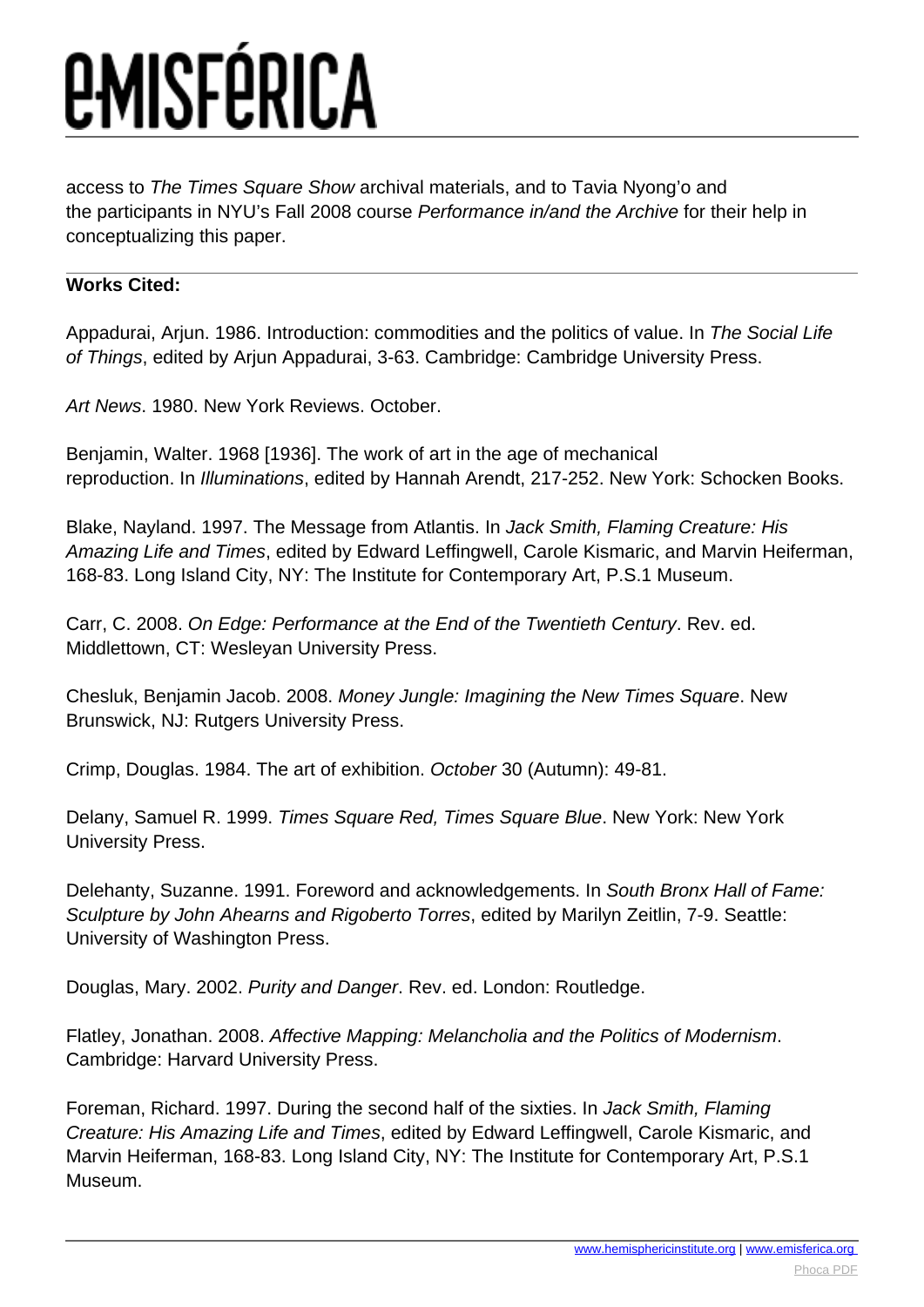Goldstein, Richard. 1980. The first radical art show of the '80s. Village Voice. June 16.

Goodwin, Michael. 1980. Roadblocks for a new Times Sq. New York Times. June 8.

Hoberman, J. 1979. The theatre of Jack Smith. The Drama Review: TDR 23, no. 1 (March): 3-12.

Kirshenblatt-Gimblett, Barbara. 2004. Intangible heritage as metacultural production. Museum International 56, no.1/2 (May): 52-65.

Levin, Kim. 1980. The Times Square Show. Arts Magazine 55, no. 2 (September): 87-9.

Lippard, Lucy. 1980. Sex and death and shock and schlock; a long review of the Times Square Show. Artforum 19, no. 2 (October): 50-5.

Merewether, Charles. 2004. Introduction: Art and the archive. In The Archive, edited by Charles Merewether, 10-7. London: Whitechapel.

Phelan, Peggy. 1993. Unmarked: The Politics of Performance. London: Routledge.

Reichl, Alexander. 1999. Reconstructing Times Square: Politics and Culture in Urban Development. Lawrence: University of Kansas Press.

Ricoeur, Paul. 1988. Time and Narrative, vol.III, translated by Kathleen Blamey and David Pellauer. Chicago: University of Chicago Press.

Rief, Rita. 1980. A Turner sells for record \$6.4 million. New York Times. May 30.

Roach, Joseph. 1996. Cities of the Dead: Circum-Atlantic Performance. New York: Columbia University Press.

Shewey, Don. 1980. Jack Smith: The flame goes out. Soho News. http://www.donshewey.com/theater\_reviews/jack\_smith.html (accessed November 7-December 11, 2008)

Tartaglia, Jerry. 1997. Restoration and slavery. In Jack Smith, Flaming Creature: His Amazing Life and Times, edited by Edward Leffingwell, Carole Kismaric, and Marvin Heiferman, 208-11. Long Island City, NY: The Institute for Contemporary Art, P.S.1 Museum.

Taylor, Diana. 2003. The Archive and the Repertoire: Performing Cultural Memory in the Americas. Durham: Duke University Press.